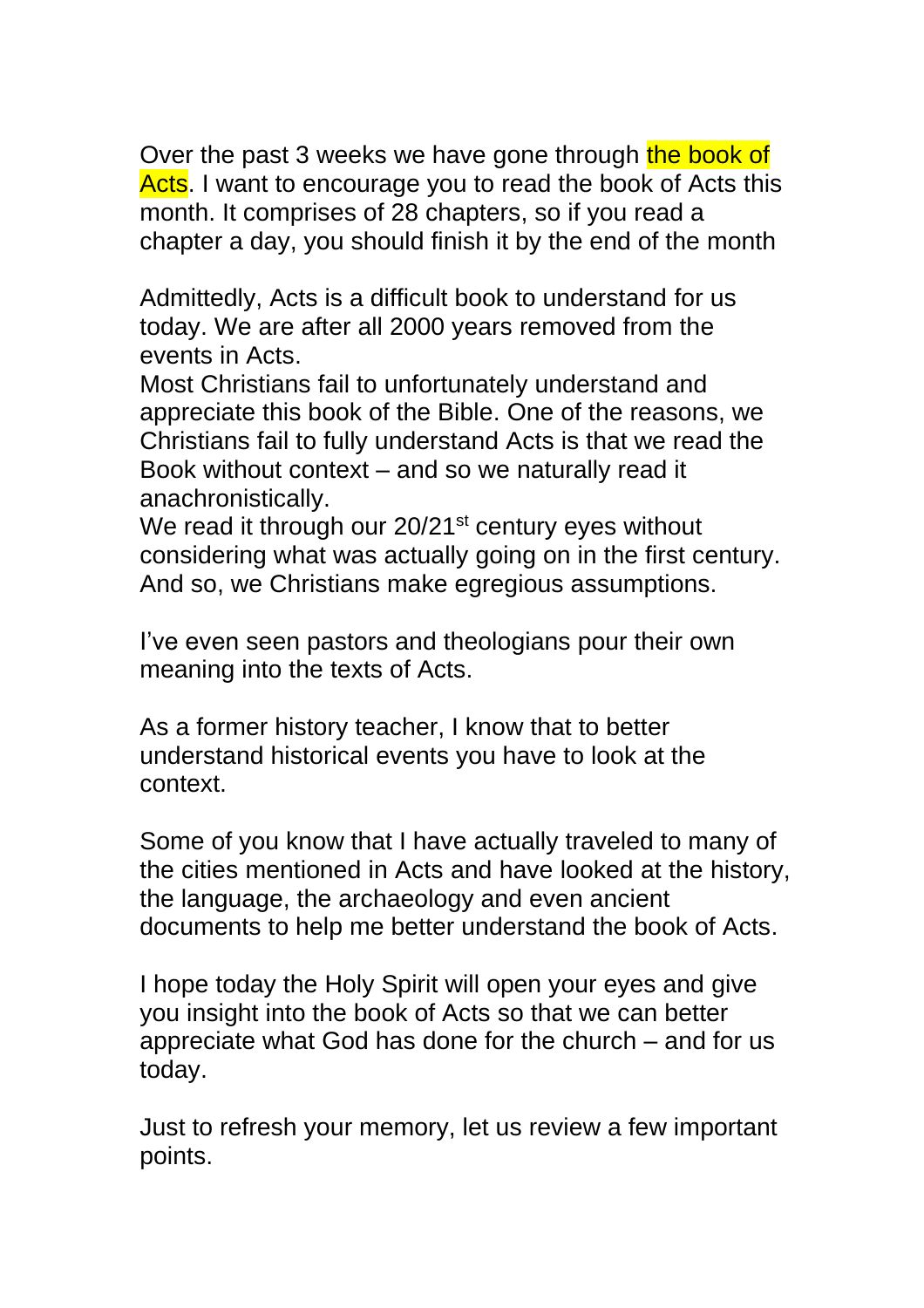First the **Summary and Outline of Acts** is found in Acts 1:8: … **you shall receive power** when the Holy Spirit comes upon you and you shall be my witness in Jerusalem, and in all Judea and Samaria, and to the ends of the earth" (Acts 1:8). 오직 성령이 너희에게 임하시면 너희가 권능을 받고

예루살렘과 온 유대와 사마리아와 땅끝까지 이르러 내

증인이 되리라 하시니라 (사도행전 1:8)

We also learned that:

**Throughout the book of Acts, we see the work of the Holy Spirit in the mission of the Church**

• **We see God pour out His Holy Spirit:** 

- **In Acts 2, starting from Heaven to Jerusalem (centre of the world) the 120 disciples declare the Gospel in Gentile tongues rather than in the Holy Tongue**
- **In Acts 8, starting from Jerusalem to Judea/Samaria (the Land of Israel), e.g., Phillip preaches the Gospel in Judea and Samaria**
- **In Acts 10, starting from Judea/Samaria to Caesarea (Hellenized Judean port city) which was the gateway to all major port cities of the Roman Empire -- (i.e., the Roman Cornelius and his household first declaring the Gospel in another Gentile tongue).**

We also learned that there are today approximately 7000 languages in our world, so because of the diversity of languages that exist **The only way the Gospel can go to the nations is if the Gospel is proclaimed in other tongues – other languages**.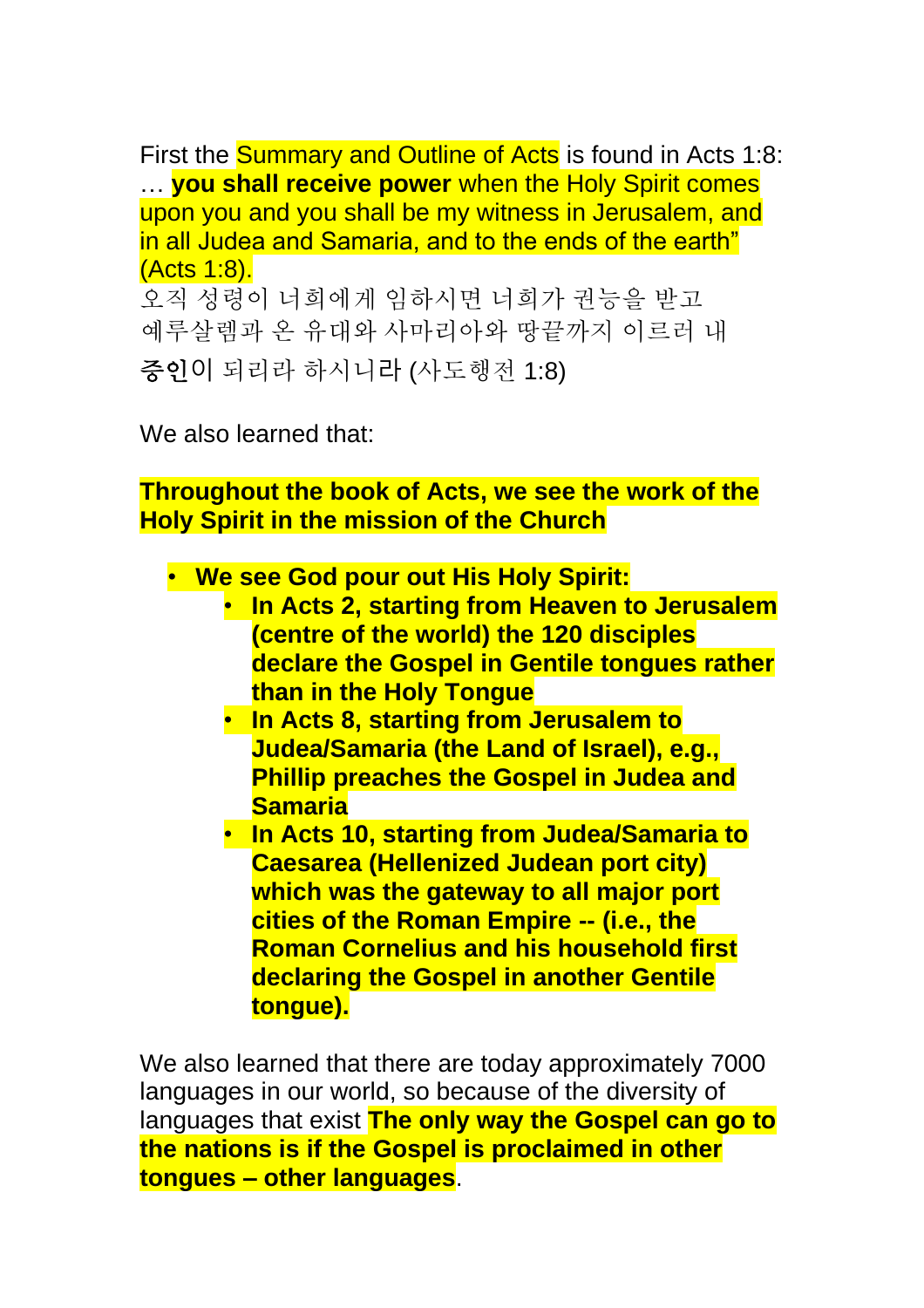Now a common mistake many Christians make is that Acts 2:9 is a list of about 15 languages. But Do these regions mentioned in Acts 2:9 actually represent other tongues?

NO!

**Then what did Diaspora Jews speak?** 

**They spoke the Linguae Francae (Lingua Francas) of their region**

## **And what were they?**

## **Aramaic and Koine Greek**

From this map we see that the West spoke Greek East spoke Aramaic

Why did the West speak Greek?

Do you remember who was responsible for the West speaking Greek? Alexander the Great.

And the East spoke Aramaic.

Which Empires were responsible for the East speaking Aramaic? The Assyrian and the Babylonian Empire. Hundreds of years previous to Acts 2, the Assyrian and Babylonian conquered and colonized these areas and so for hundreds of years, the East spoke Aramaic and the West spoke Greek.

A case in point: If Japan had continued to rule over Korea, and if there were no bombings of Hiroshima and Nagasaki, we Koreans would be speaking which language? Japanese.

And today the younger generations would have forgotten Korean and that after only a few decades. And the same phenomenon happened to Israel and Judah. They forgot their language after a few centuries.

What was the original spoken language of Israel? Hebrew. By the time of Acts, however, Hebrew was reduced to only a formal, liturgical language.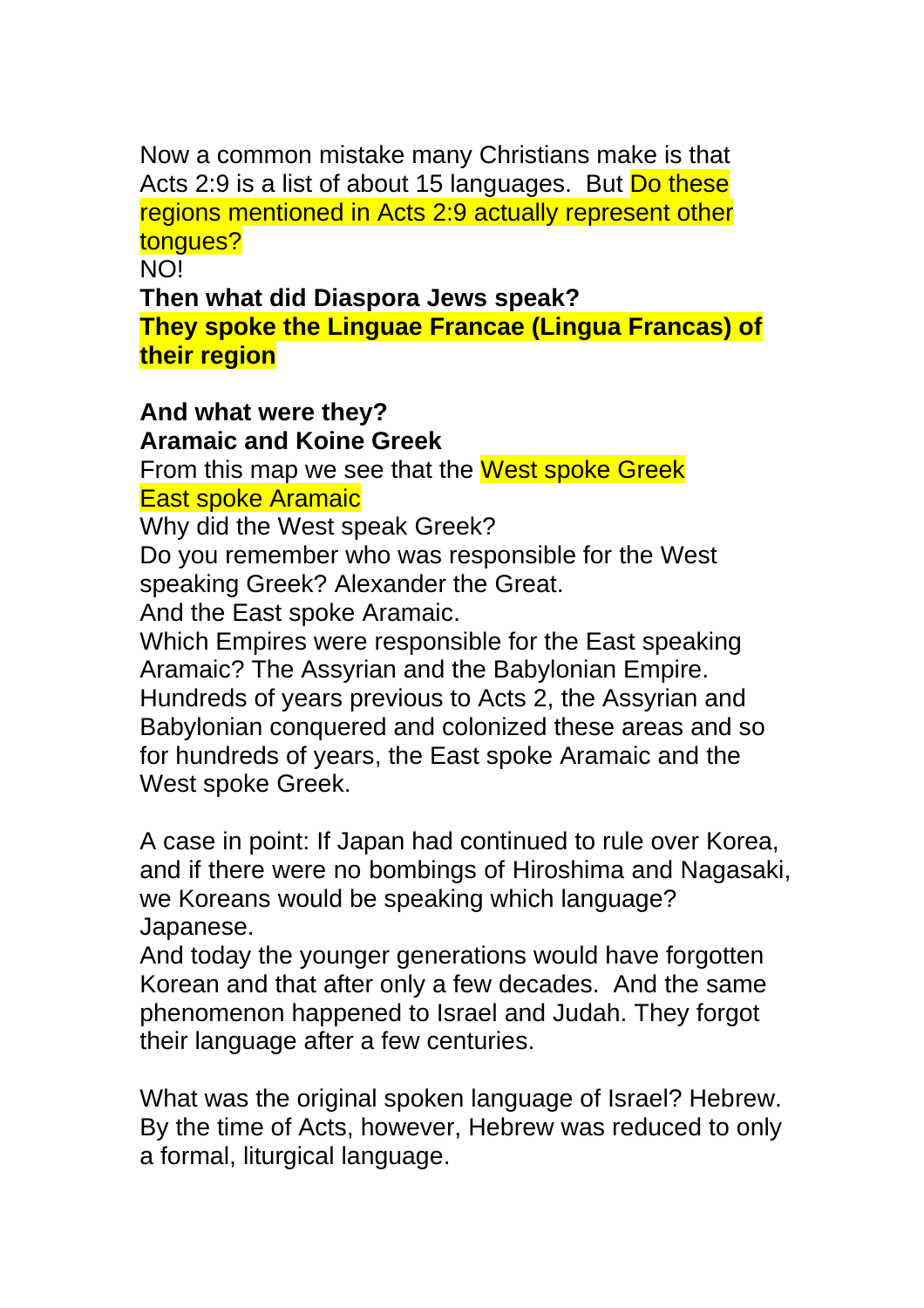So because it was the language of liturgy, a good religious Jew would worship usually in Hebrew – especially in the Temple and on special feasts. They would worship in Hebrew: praying to God through memorized prayers and singing Psalms (praises to God) – all in Hebrew – the **Lashon Hakodesh (the holy tongue).** Do you remember -- Jews thought it blasphemous to speak to or praise God in a pagan, Gentile tongue?

But outside the worship of God -- because everyone forgot how to speak Hebrew – Jews would communicate with family and friends in Aramaic or Greek.

Just a sidebar, when I say Aramaic – The Jews spoke a Hebrew/Jewish dialect of Aramaic called Hebraisti – Hebraized Aramaic.

Last week we established that the Pentecostal/charismatic so called "tongues" we see today in the modern church is not the tongues mentioned in the Bible.

Although I want to say that Pentecostals and Charismatics who believe in Jesus for their justification are our brothers and sisters in Christ, it doesn't mean everything they believe in or practice is right. We agree on the essentials but because the Pentecostal and Charismatic movement has spread very quickly and because Pentecostals and Charismatics often leave Christianity very quickly after they get "burned over." I world like to take some time to address the Pentecostal/Charismatic Tongues again:

- not actual intelligible languages
- private prayer language
- spoken in an altered state of conscience
- repetitious, nonsensical (gibberish)
- ecstatic utterance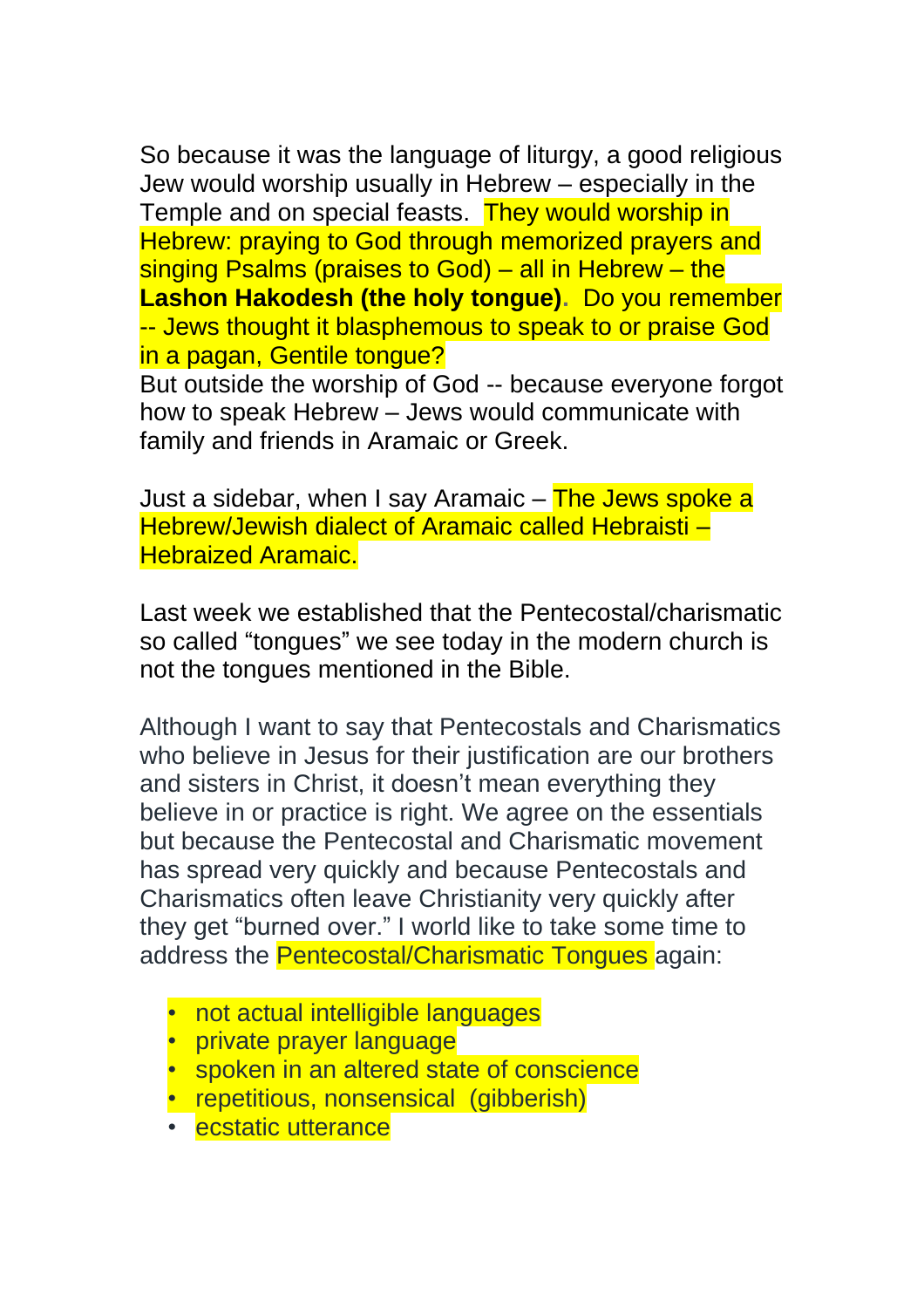We don't see any clear reference to Pentecostal/Charismatic tongues in orthodox Christianity history. We see perhaps an ambiguous mention of something – but we don't know if it is Pentecostal tongues – and it is attributed to a Christian cult perhaps Montanism -- but this reference is vague and unclear. If Charismatic tongues is true – and is an indication of the filling of the Holy Spirit, if it is something that important, should we not see multiple and clear references to it throughout Christian history? Of course we should.

However, there are no clear references to Pentecostal/Charismatic tongues found anywhere in Christian history. The first clear mention of Pentecostal/Charismatic tongues spoken in Christian circles is found at the beginning of the 20th century.

If you remember, the Pentecostal/Charismatic tongues movement celebrated their 100th year anniversary in 2006 as the Asuza Street revival began in 1906 ––but technically. In 1900/1901 Agnes Osman, student of Holiness preacher, Charles Parham was the first to speak Pentecostal/Charismatic tongues.

Now if Pentecostal tongues is the tongues of the Bible, why is it first spoken almost 1900 years after Acts 2 – and that in the US – and interestingly, in the birthplace of so many cults.

We should be very suspicious of this movement.

What's more? Did you know that the exact tonguespeaking phenomenon is also found in other mystic religions and cults, and in shamanism – all over the world. .

Experts have conducted anthropological studies of various ethnic cultic traditions all over the world. In an article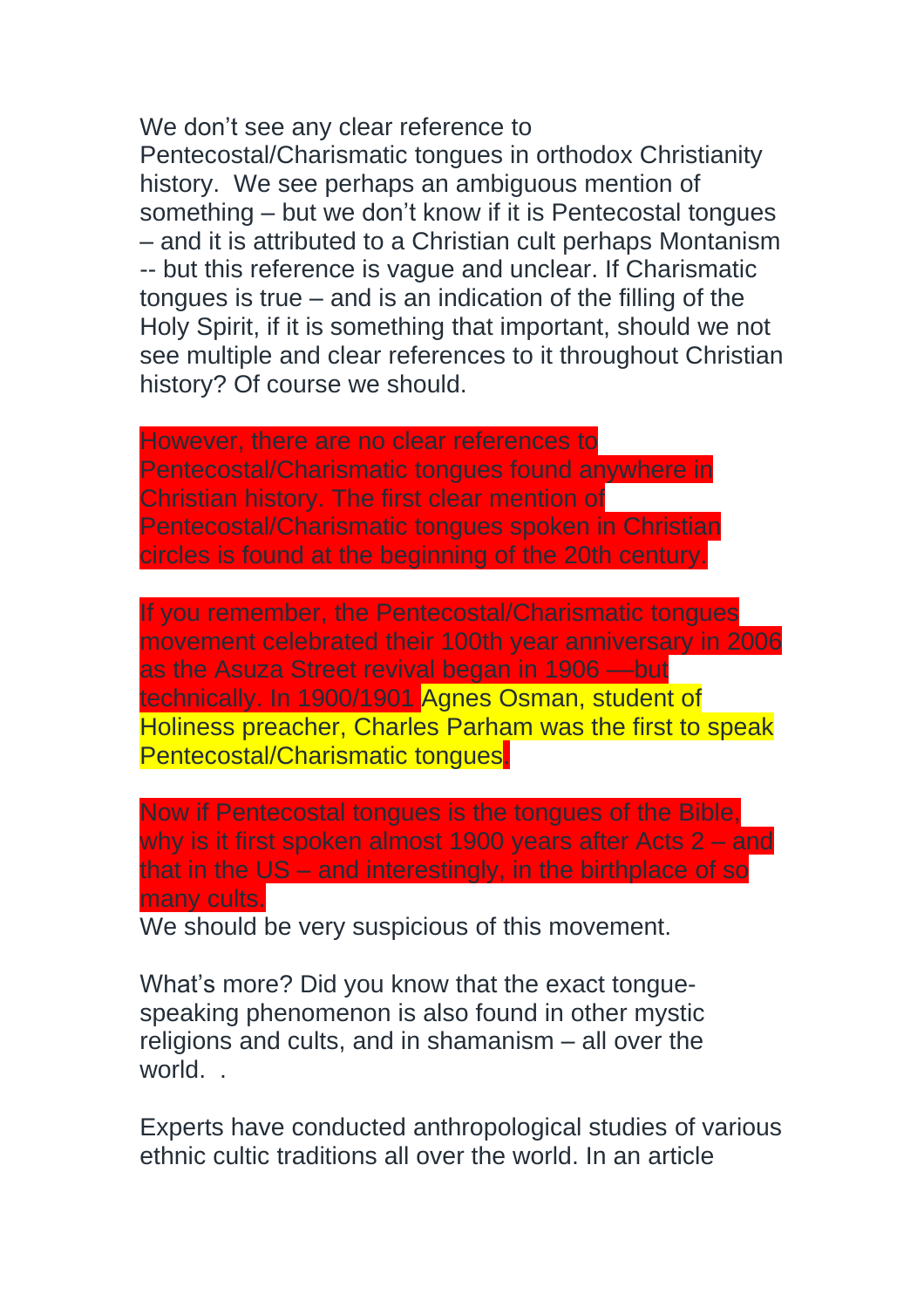entitled "An Ethnological Study of Glossolalia" published in a scholarly periodical called the Journal of American Scientific Affiliation reveals that:

*Glossolalia (Pentecostal Tongues) is practiced among non-Christian religions:*

*…the Peyote cult among the North American Indians, the Haida Indians …, Shamans in Sudan, the Shango cult of the West Coast of Africa, the Shago cult in Trinidad, the Voodoo cult in Haiti, the Aborigines of South America and Australia, … Eskimos …, Shamans in Greenland, the Dyaks of Borneo, the Zor cult of Ethiopia, Siberian shamans, the Chaco Indians of South America, the Curanderos of the Andes, the Kinka in the African Sudan, the Thonga shamans of Africa, and … Tibetan monks"*

Jennings, G. J.: An Ethnological Study of Glossolalia, J. Am. Sci. Affil. (1968)

The tongues these non-Christian mystic religious groups and cults speak sound exactly the same as the Charismatic/Pentecostal tongues we hear at church.

What's more? Language experts have actually done extensive research on the language properties of Pentecostal/Charismatic tongues. These:

Language experts – linguists -- conclusions on Pentecostal/Charismatic tongues:

"it has no systematic resemblance to any natural language."

"the syllable string did not form words, the stream of speech was not internally organized, and – most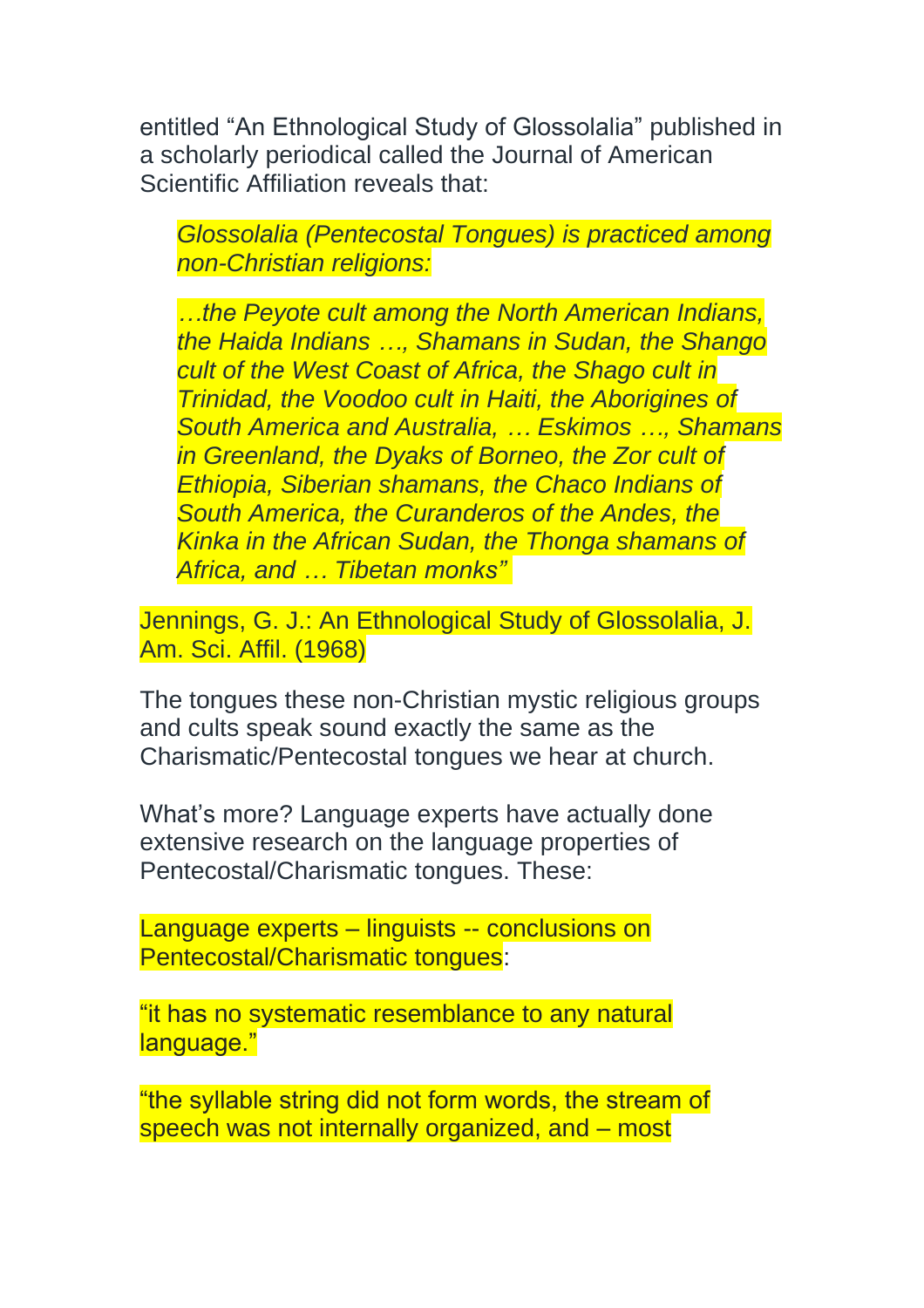importantly of all – there was no systematic relationship between units of speech and concepts."

It is "only a facade of language."

The early church in Acts did not speak a façade of a language. They spoke real communicative words. They spoke in real sentences that made sense in a real language so that we can boldly preach the Gospel and people can understand in their own tongue. And …

The Holy Spirit enables us (gives power to us) to be His witness (to boldly testify to the truth [the Gospel]) in other tongues.

All of them were filled with the Holy Spirit and began to speak in **other tongues** as the Spirit enabled them. (Acts 2:4)

저희가 다 성령의 충만함을 받고 성령이 말하게 하심을 따라 다른 방언으로 말하기를 시작하니라 (사도행전 2:4) … other tongues … = … ἑτέραις γλώσσαις …

If we say other tongues, -- there must be an original, unprecedented tongue?

What is the original tongue that is supposed to declared in the temple in Jerusalem on the Day of Pentecost - the Feast of Weeks?

Hint:

- The Heavenly Language
- The Language of God
- The Tongue of Angels

What is the Answer?: Hebrew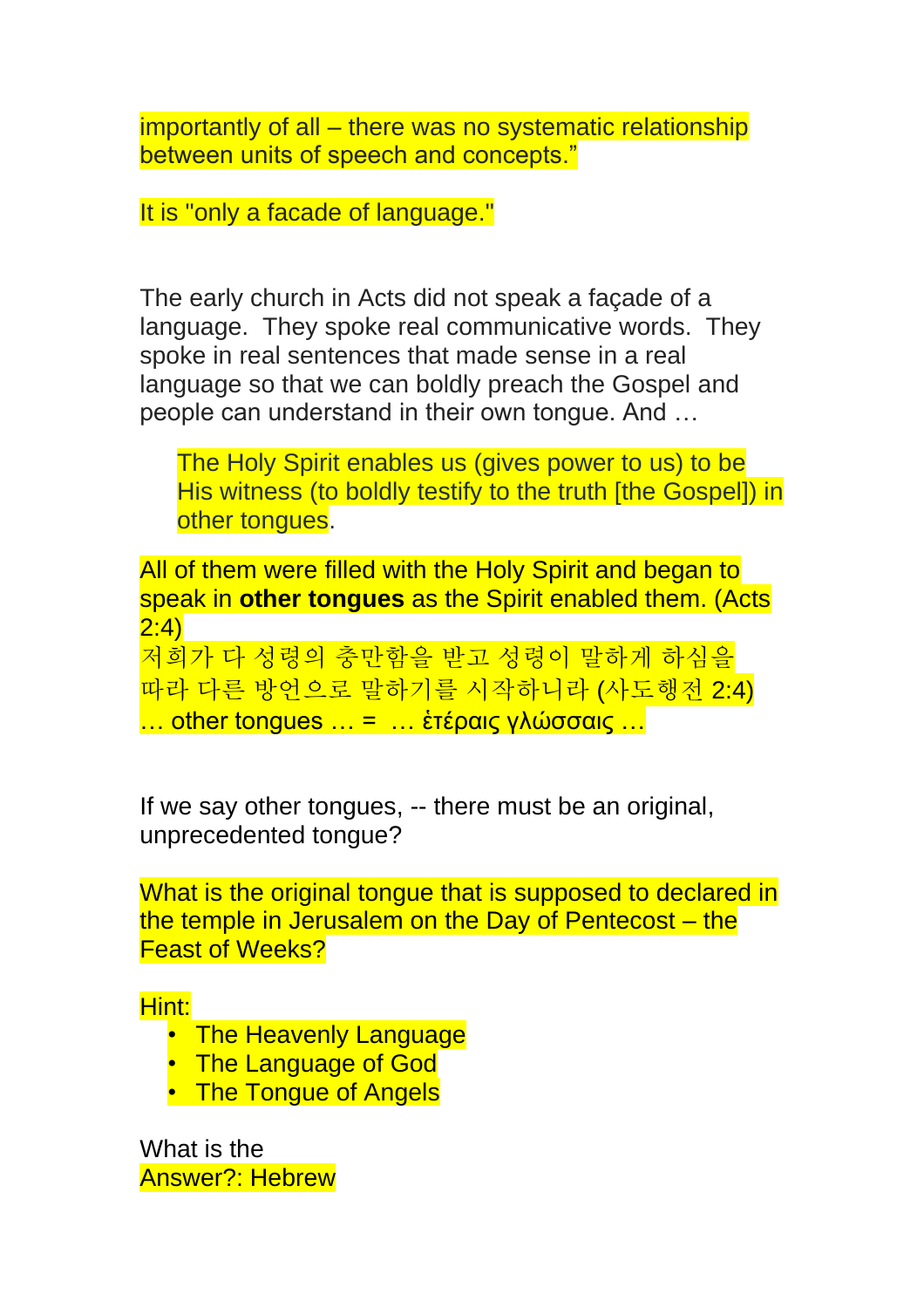**Lashon Hakodesh:** The Holy Tongue <mark>לְשׁוֹן הַקֹּדֲש</mark>ׁ

So the question:

What are the "other tongues" that is not supposed to declared in the Temple in Jerusalem on the Day of Pentecost?

I'll give you a hint  $-$  the

**The Other Tongues: Pagan Tongues**

**Remember religious Jews hated anything pagan, Gentil – that was considered dirty, unclean – paganism was tied to idolatry so it was blasphemous to declare God's glory in a pagan tonguye. And so the multitudes were surprised that these Galileans were speaking in pagan tongues because you are suppose to declare the glories on Pentecost ONLY in Hebrew.** 

Next we go to Acts 8: Holy Spirit poured in Judea and Samaria but no speaking of tongues – why?

Because

In Acts 2 both Aramaic and Greek are spoken by the Jewish disciples to declare the glories of God. Thus by the time we get to Acts 8 both Aramaic and Greek (colloquial languages of the Jews and Diaspora Jews) are now accepted as holy tongues.

Also you should note albeit controversial among Jews there are Scriptures and commentaries written and read in both Aramaic (The Targum) and Greek (The Septuagint) at this time – Hence, it was easier for some Jews to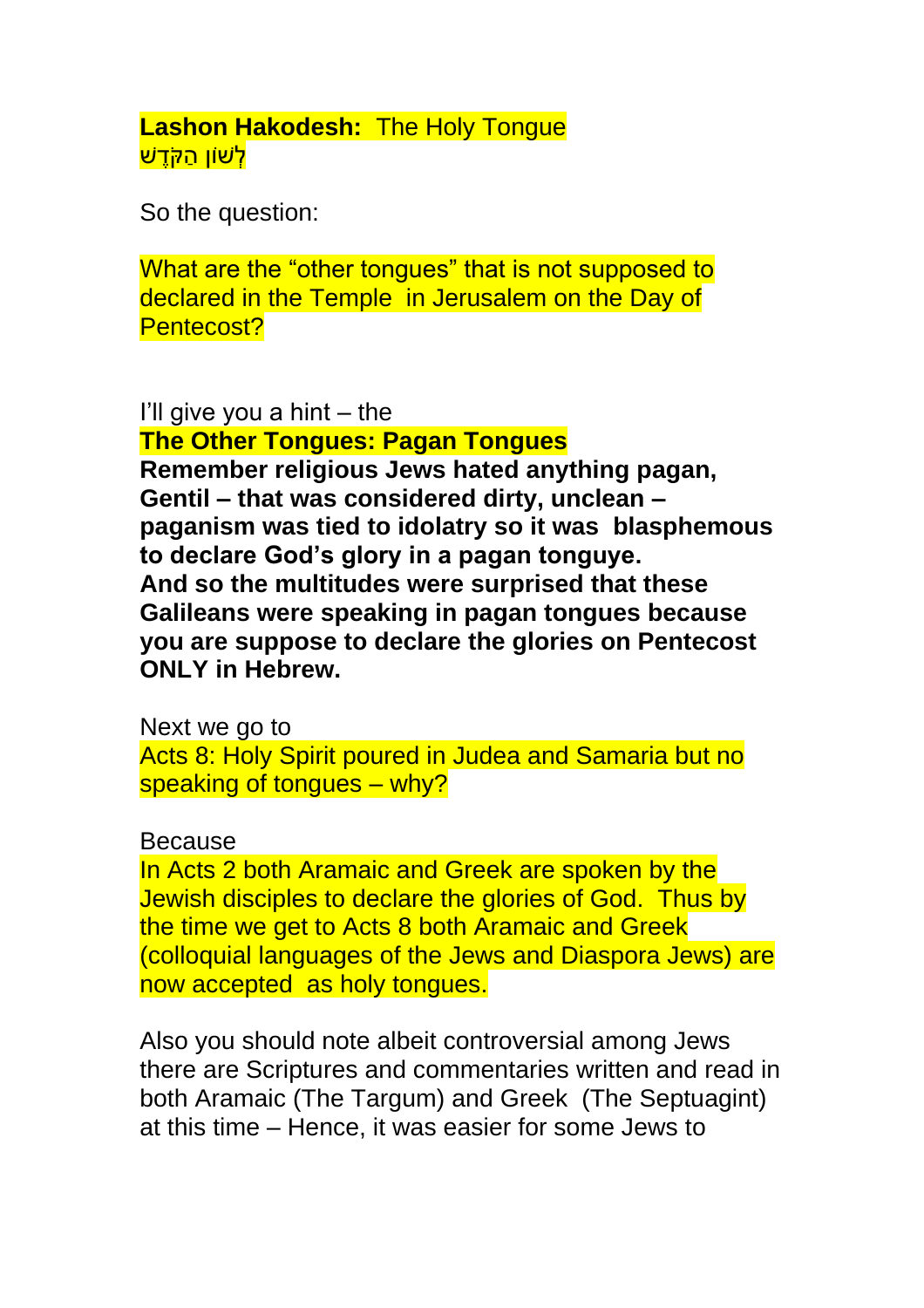accept these two – and only these two – pagan languages in worship.

Now lets go to

Acts 10, What is the other tongue? Why are the Jewish believers surprised that Cornelius and his household speak in tongues?

Remember: Cornelius is a Roman Centurion. He is not Jewish at all.

They declare the glories of God in Latin, 100% pagan language.

This proves to the Jewish believers that the Gospel is for Gentiles too – this is Good News for us Gentiles.

## 1 Cor.14:26-28

…When you assemble, each one has a psalm, has a teaching, has a revelation, has a tongue, has an interpretation. Let all things be done for edification. **<sup>27</sup>** If anyone speaks in a tongue, *it should be* by two or at the most three, and *each* in turn, and one must interpret; **<sup>28</sup>** but if there is no interpreter, he must keep silent in the church <mark>……</mark>

Now by the time, the Gospel went to places like Corinth – in the assembly – the church – where they would assemble -- they would sing a psalm – that was their ㅊㅏㄴ송가. Psalter.

**And then there would be a teaching from the Bible, and then an explanation of what that teaching is (just like what I am doing to you) – but because Corinth was a port city and it was diverse in ethnic groups –**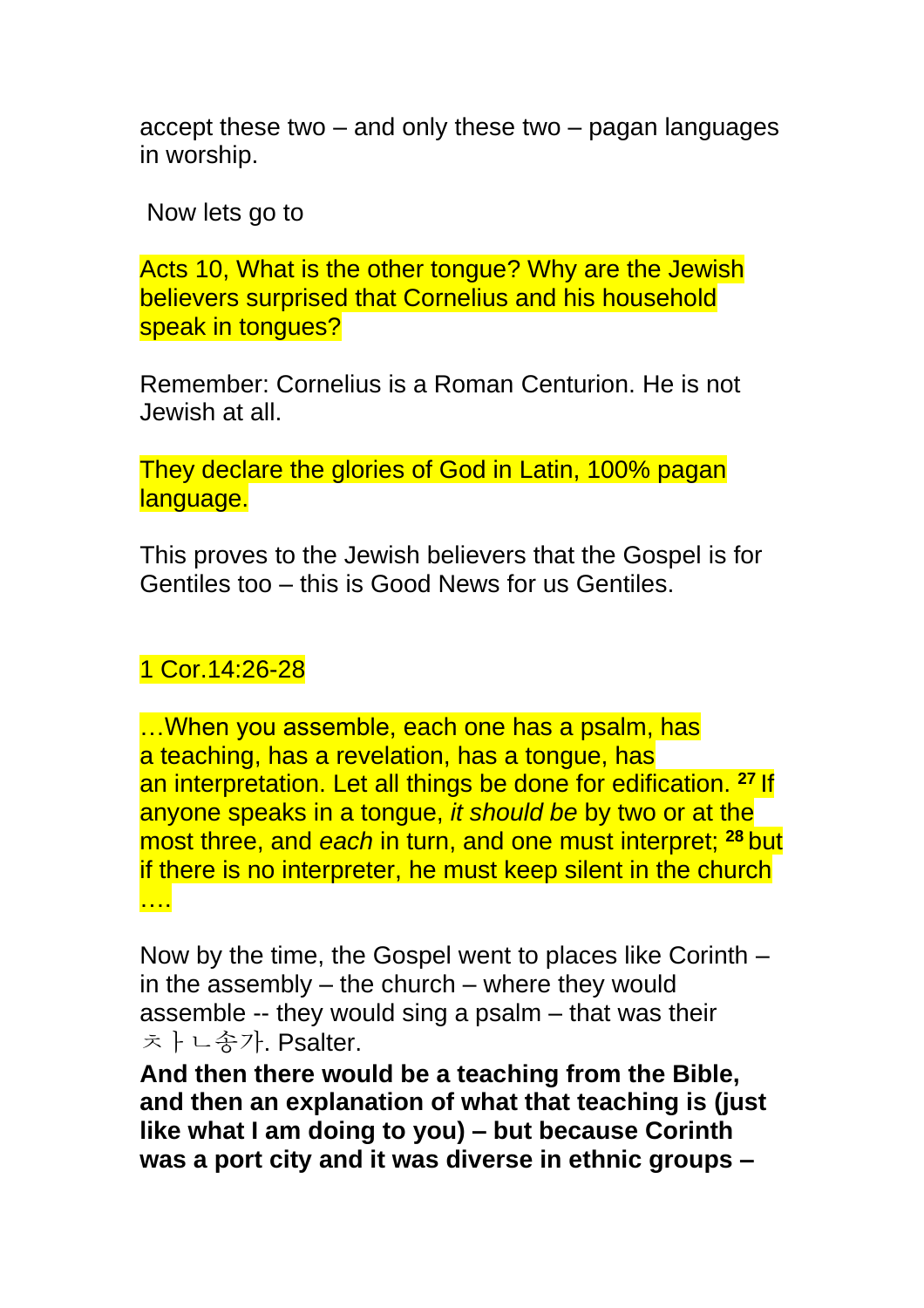**people would speak in many languages – other tongues (most likely including barbaric languages) – so Paul says it is important to interpret these tongues because if there is no interpreter no one will understand and if no one understand there will be no communication possible of the Gospel – just confusion** 

**–** 1 Corinthians 14:33 For God is not the author of confusion, but of peace, as in all churches of the saints.

I'm reminded of when I was 4 years old (pix?).

I had just immigrated to Canada and I couldn't speak any English – I remember going to pre-school and it was time for lunch – I had a 6 million dollar man lunch box. He was my hero – the Bionic Man.

Because I could not speak the language, there was confusion and it led to me losing my lunch box. If there was an interpreter, I could have easily gotten my lunch box.

I'm reminded of another story of confusion told by a student I once tutored. He had gone to Canada to study English. He

Popeye eat spinach. Popeye's girlfriend is Olive.

Some of you know I started Liberty Protestant Reformation Theological College, a Bible college that trains poor people in Kenya to be pastors. Many of my students cannot speak English well and their congregation is not English-speaking. But I teach the Gospel to them in English and then a translator relays my message to them in Kalenjin – their tribal language. SEM – about 10 of you actually financially sponsored these poor students' about 3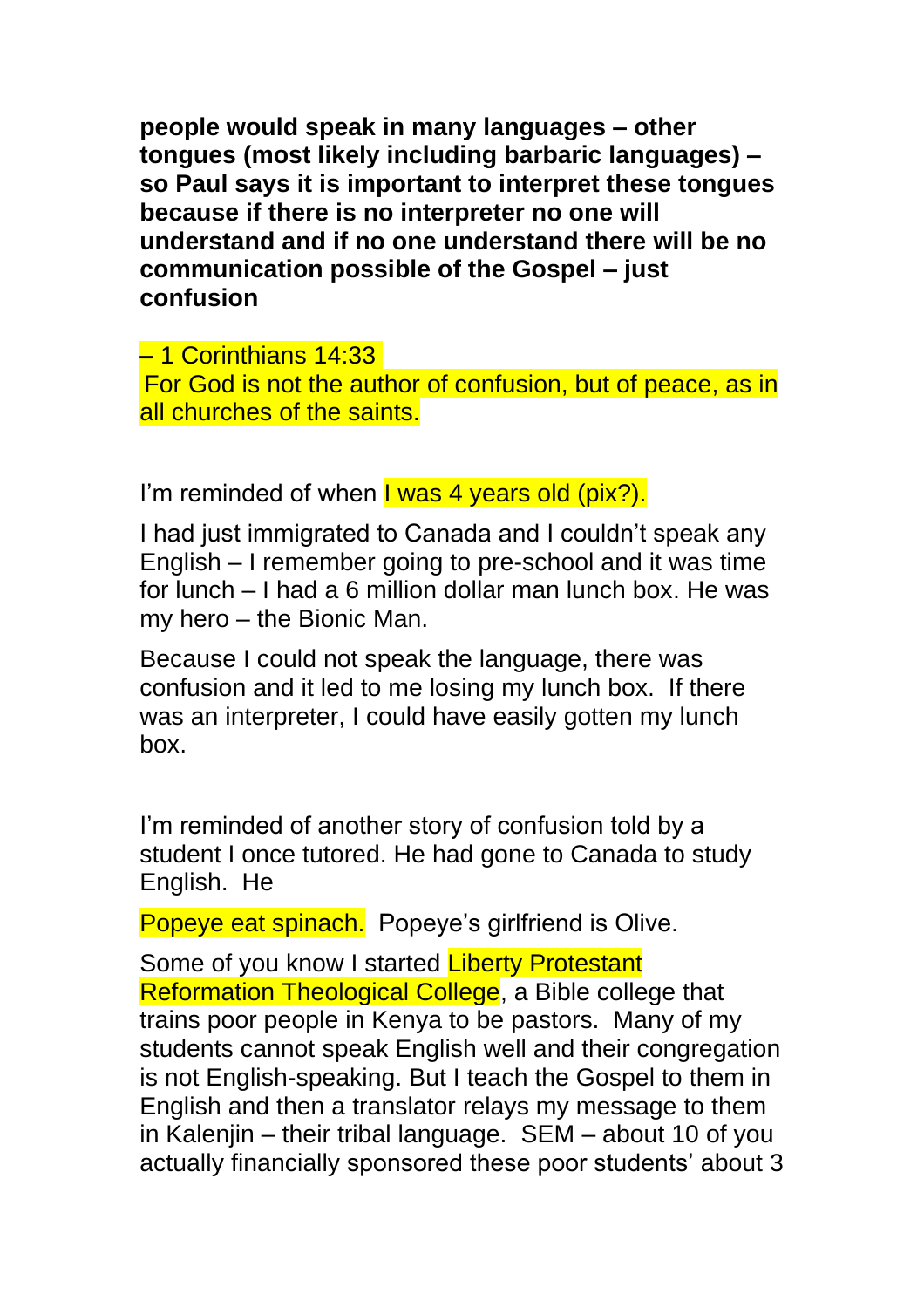years ago and all them are now graduated and are now pastors and have gone back to their villages and every Sunday they preach the Gospel to hundreds of their own people.

Brothers and Sisters in Christ,

God is a God who loves us no matter our race, our color, our language. He loves both Jew and Gentile.

It's amazing but do you know who the first tongue speaker in the Bible is?

It's Jesus.

And this is good news to us. The Gospel writers did not have to mention that Jesus spoke in tongues but for some reason they did.

I believe during his ministry, Jesus was hinting that the Gospel would be declared in pagan tongues.

Remember when Jesus was on the cross, what does He cry out to God?

Eli, Eli …

Which language was that?

It's Aramaic (a pagan tongue), Jesus cries out to God – in Aramaic – that He is forsaken. Because Jesus took our sins, God who is holy – set apart from sin -- cannot help but abandon His son and so Jesus cries out to His father – not in the holy tongue – but surprisingly in a pagan tongue – Why have you My God forsaken me – signaling that the message of the cross will be preached in a foreign tongue.

And what were Jesus' last words before He died? Tetelestai – It is finished – Your debts have been paid in full -- which language did He use to say this?